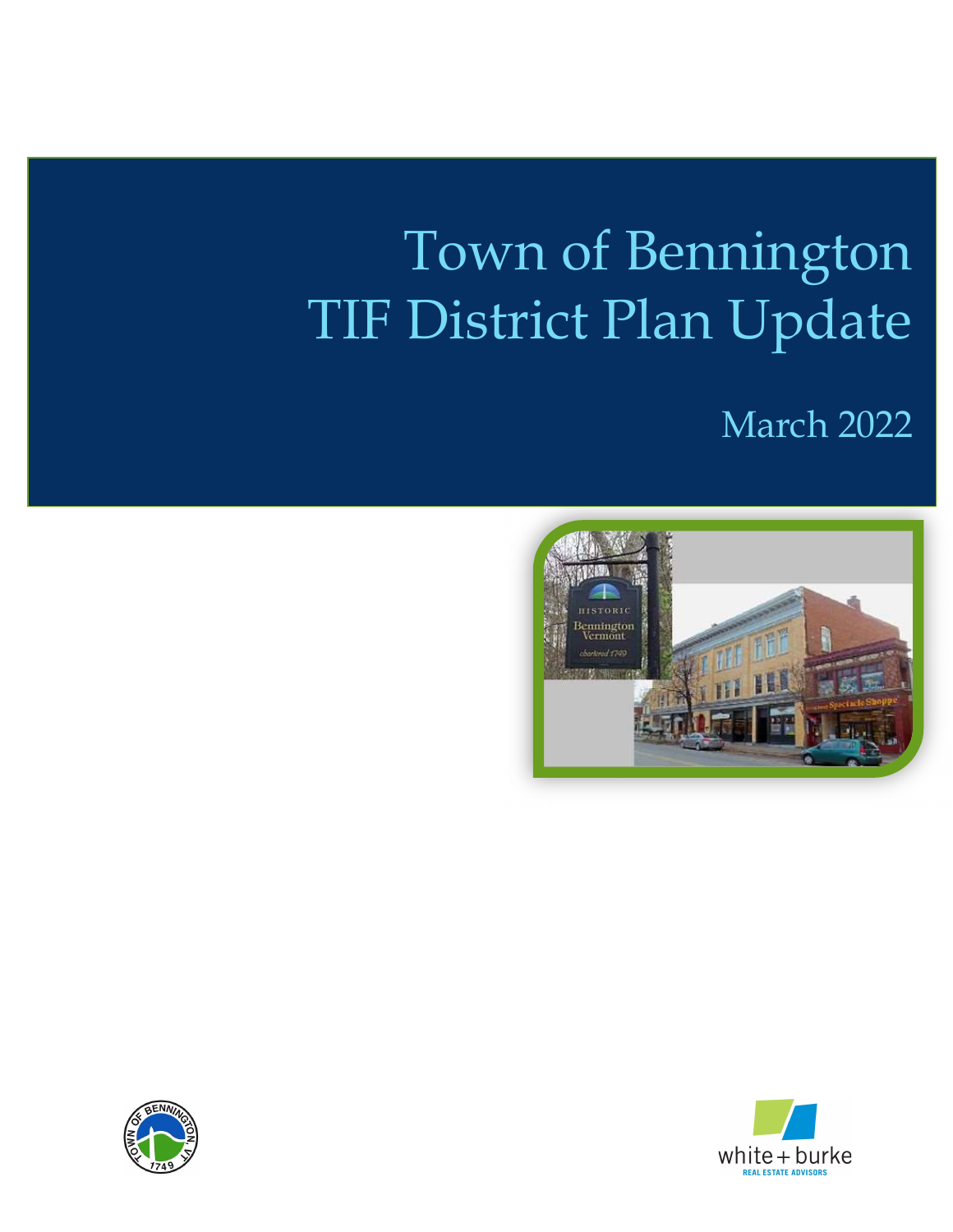# **Table of Contents**

| Proposed Private Development Projects and Infrastructure 3 |  |
|------------------------------------------------------------|--|
|                                                            |  |
|                                                            |  |
|                                                            |  |
|                                                            |  |
|                                                            |  |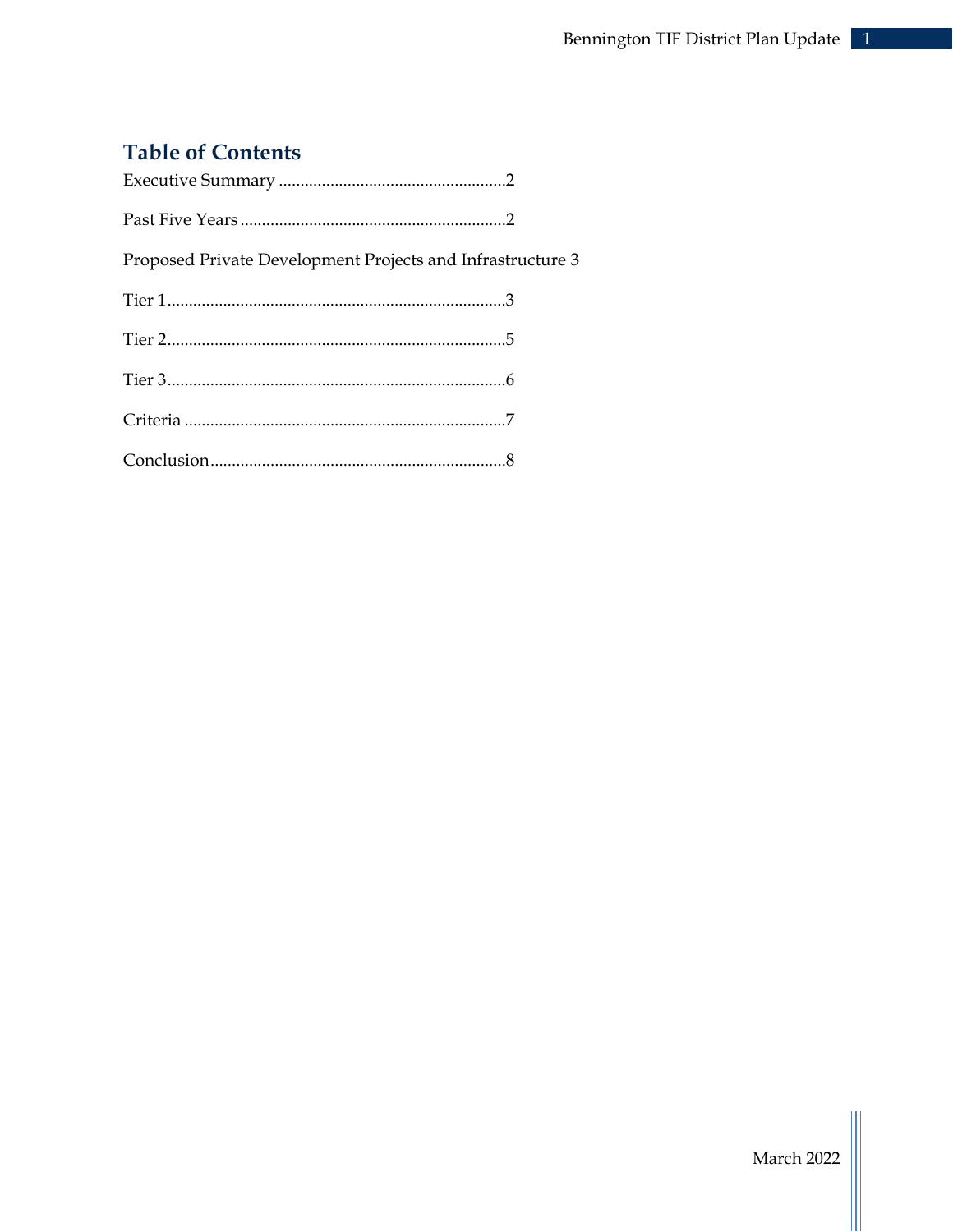# Executive Summary

Since the approval of the Bennington TIF District, the Town has been working diligently on economic development efforts, there has been some commercial activity, and a few key substantial projects have developed. However, the Town has also experienced the universal impacts of the pandemic. This update to the TIF District Plan reflects the Town's intentions and plans for the remaining seven years of its ability to incur debt. There are two near-term projects that have been stalled without critical infrastructure support and three conceptual projects that have good likelihood to occur in a few years. All five of these were identified in the original TIF District Plan. The two near-term projects are both considered Tier 1. The costs of the infrastructure investments, the scope of the private development, and the postdevelopment values have changed since 2017, but these are both consistent with the goals, impact, and criteria set forth in the Final Determination. The other three projects are considered Tier 2 and 3 developments and only the timing of these has changed since 2017. With the momentum being generated by Federal funding and developers looking toward recovery, this is a critical time for the Town to leverage TIF and other funds to catalyze the development of significant properties in the community.

# Past Five Years

Although the Town has not yet incurred TIF debt, the planning efforts to develop the TIF District Plan honed the Town's vision and focused the Town's efforts. And, despite the challenges of the COVID19 Pandemic, the Town has continued to improve infrastructure with non-TIF revenue sources that will support and facilitate private development. The infrastructure improvements completed within the TIF District in the last five years include: construction of two new downtown park spaces and the extension of a portion of a water main extension in the Depot Street corridor. A splashpad, stage, restrooms, and fountain are among the amenities constructed within the new park spaces. The Town has also secured grant funding to improve a portion of Franklin Lane by constructing a "shared street" that creates a safe corridor for pedestrians, cyclists, and motor vehicle operators on the east end of the lane (additional improvements to Franklin Lane are planned when Putnam Phase 2 is constructed).

The Town has also continued its efforts to identify and nurture public-private partnerships. As with many other areas of the state and country, the pandemic has had a chilling effect on most private ventures. While some projects are coming to fruition using sources of funding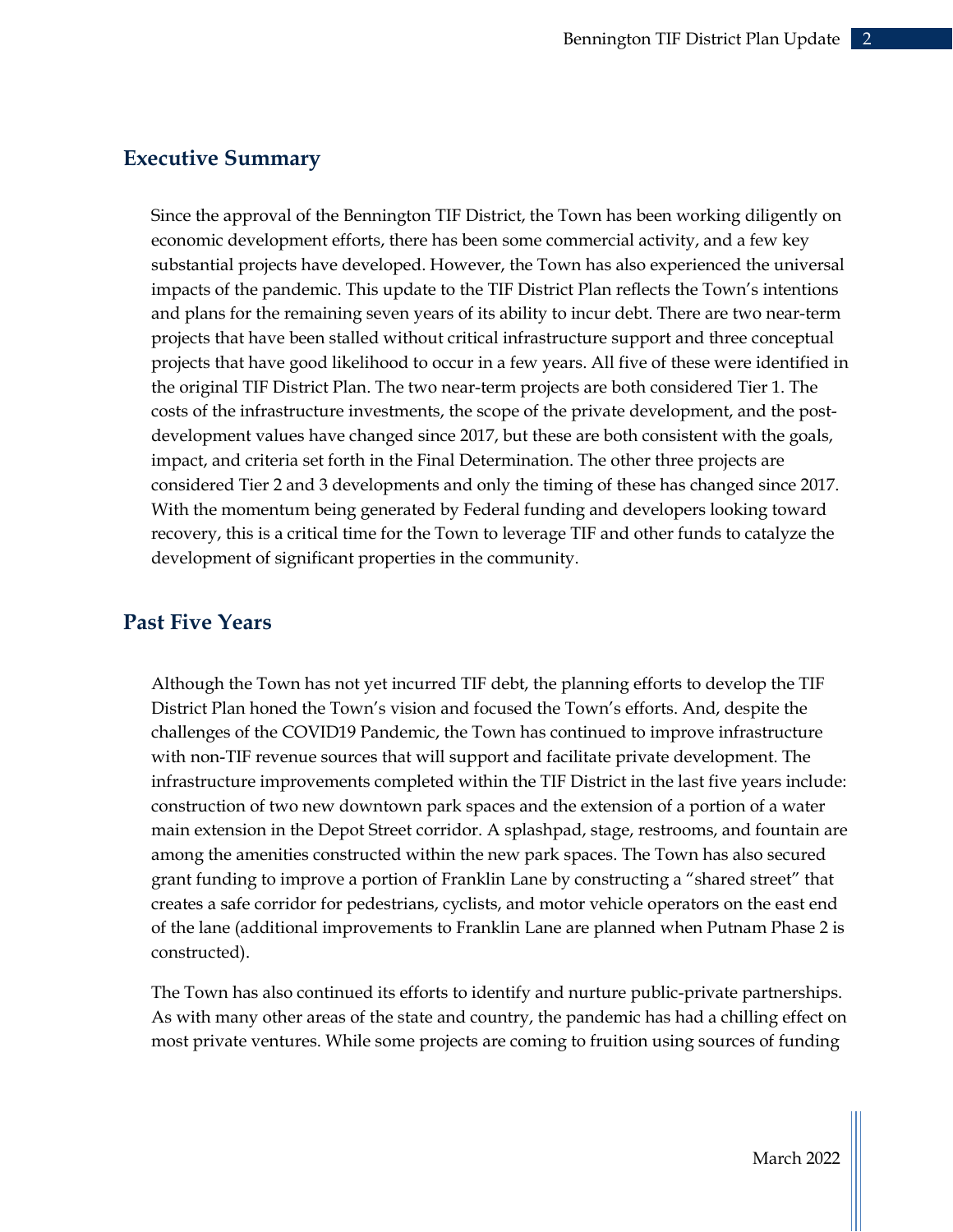other than TIF debt, many remain elusive and will need TIF to be a part of the funding stack in order to proceed.

Of particular note, is the completion by the Bennington Redevelopment Group (BRG) of Phase 1 of the Putnam Block Redevelopment. Phase 1 included the gut rehabilitation and reuse of three historic properties in the heart of downtown Bennington, thereby cleaning and reutilizing a former Brownfield site. Redevelopment of the Hotel Putnam, the Courthouse, and Winslow Building resulted in a total of 74,000 SF of underutilized buildings being repurposed for residential, retail, and office uses. A total of thirty-one residential units ranging from efficiencies to two-bedrooms were created on the upper floors of the buildings. Key commercial tenants include The Bennington Bookshop, The Coffee Bar, Global Z International, Union South Restaurant, Bennington College, Southwestern Vermont Health Care and VNA and Hospice of the Southwest Region. The \$31,000,000+ project was led by a local group of investors made up of business and institutional leaders and community-minded individuals in the region. The BRG team and investors continue work on Putnam Phase 2 to complete the project and realize the shared vision of a fully developed Putnam Block.

Over the past five years, the Town has also continued its efforts to facilitate the redevelopment of the former Benn High building – working with the property owner to facilitate use by the YMCA of the former cafeteria space and adjacent classrooms, convening meetings with Shires Housing, and bringing other local partners to the table.

Although growth of the Grand List has been negligible, the Town is optimistic that the efforts of the Town and its private partners, buoyed by TIF in its toolbox, will emerge from the pandemic stronger than ever and realize its vision of a vibrant, diverse, and sustainable downtown.

|                     | OTV (2017)      | Most Recent Grand List (2021) | $\%$ Growth |
|---------------------|-----------------|-------------------------------|-------------|
| Town-wide           | \$1,020,531,525 | $\vert$ \$1,028,025,325       | $0.3\%$     |
| Within TIF District | \$41,905,900    | \$42,034,900                  | $0.7\%$     |

# Proposed Private Development Projects and Infrastructure

### Tier 1

As the pandemic (hopefully) winds down, the Town of Bennington is focusing its near-term TIF District economic development efforts on two projects: Benn High and Putnam Phase 2.

Although the details of the Benn High and Putnam Phase 2 projects vary from the details articulated in the original TIF Plan, the fundamentals for these projects remain the same.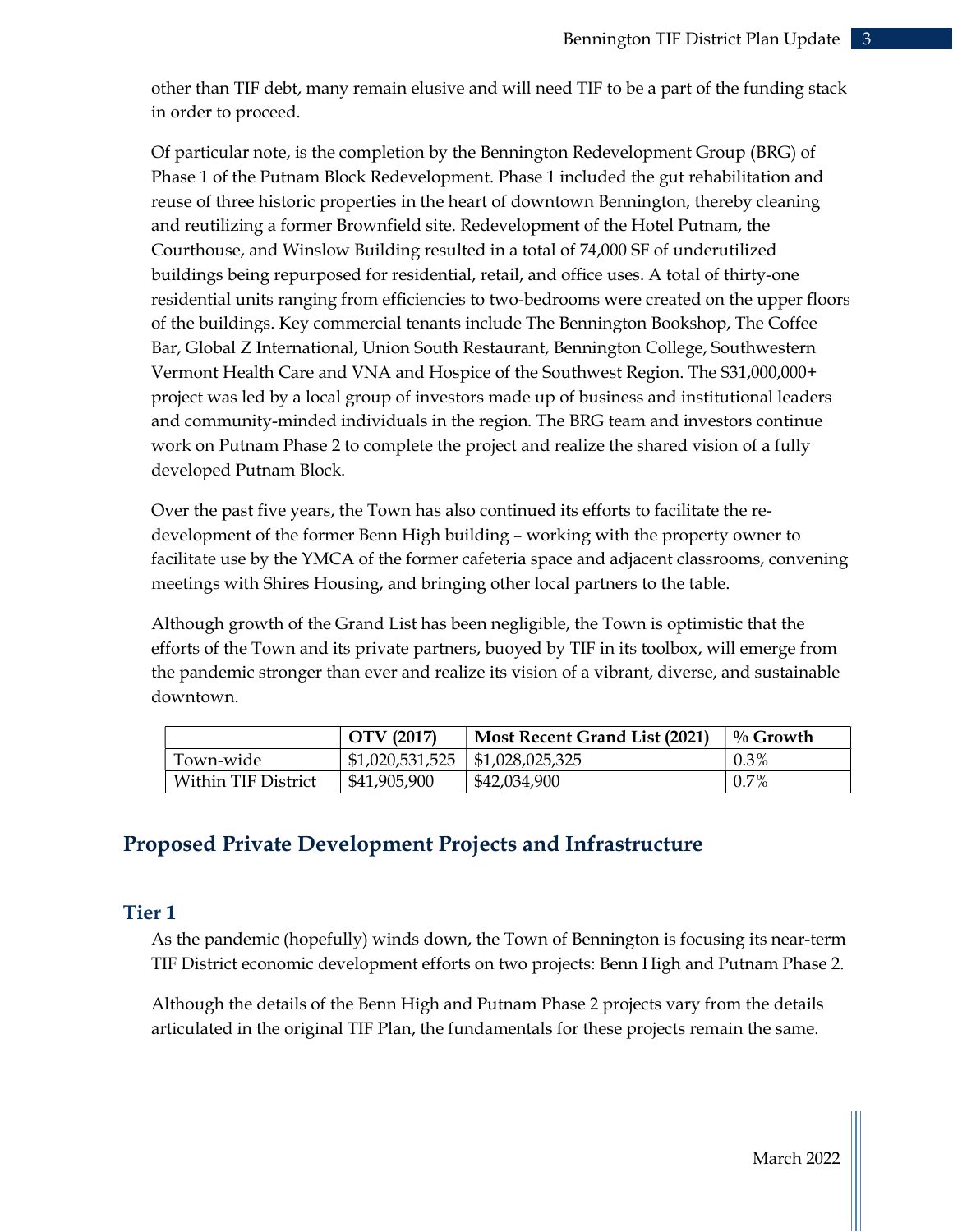Benn High remains primarily a housing project, and Putnam Phase 2 remains a mixed-use project with institutional uses, commercial uses, and housing units.

Both projects are now identified as Tier 1 projects and with TIF funding are likely to advance in the near term with owners and investors at the table.

#### Bennington High School (Benn High)

Location: 650 Main Street

Project Description: The redevelopment of the vacant 100,000 sq. ft. historic Bennington High School (most recently the former Middle School). The redevelopment will



include the creation of: a community center, including the relocation of the Bennington Senior Center into newly expanded and renovated space; a renovated gymnasium, locker rooms and rest rooms; and approximately 40 housing units, including senior/affordable housing, and market rate housing. Partners will likely include Shires Housing (senior/affordable housing), private investors, the Town's Senior Center, Meals on Wheels, Council on Aging, YMCA (to manage recreation programs), Bennington Farmers Market, and Vermont Arts Exchange.

Project Status: The Benn High building was purchased by a developer in 2020. Roof leaks were repaired, many old windows were repaired, and new utility services to the building were constructed. More recently, the building owner applied for and was granted local permits for a mixed-use renovation/redevelopment of a large portion of the property. The plans included several new market-rate apartments, maker spaces, offices, and a recreation use in the old gymnasium space and the old cafeteria space. Initial renovation of the cafeteria space and three nearby former classrooms has begun but the balance of the project has been stalled indefinitely.

Without the Town's investment in the community center, senior center, and gymnasium spaces, the re-development of the property in a way that provides significant benefit for the community (at least in the near and intermediate term) will not occur.

Financing: The Town's investment totals more than \$4.2 million and will be funded using a combination of sources. The Town plans to commit ARPA funding to this project, depending on what cannot be generated from other grants. The Town will pursue VCDP's Community Development Block Grant, a USDA Community Facilities Grant, and smaller grants from the Vermont Community Foundation and private donors interested in supporting the redevelopment of the community center.

Comparison to 2017 Plan: The scope of the private development is largely the same as the original TIF District Plan, although the post-development assessed value is projected to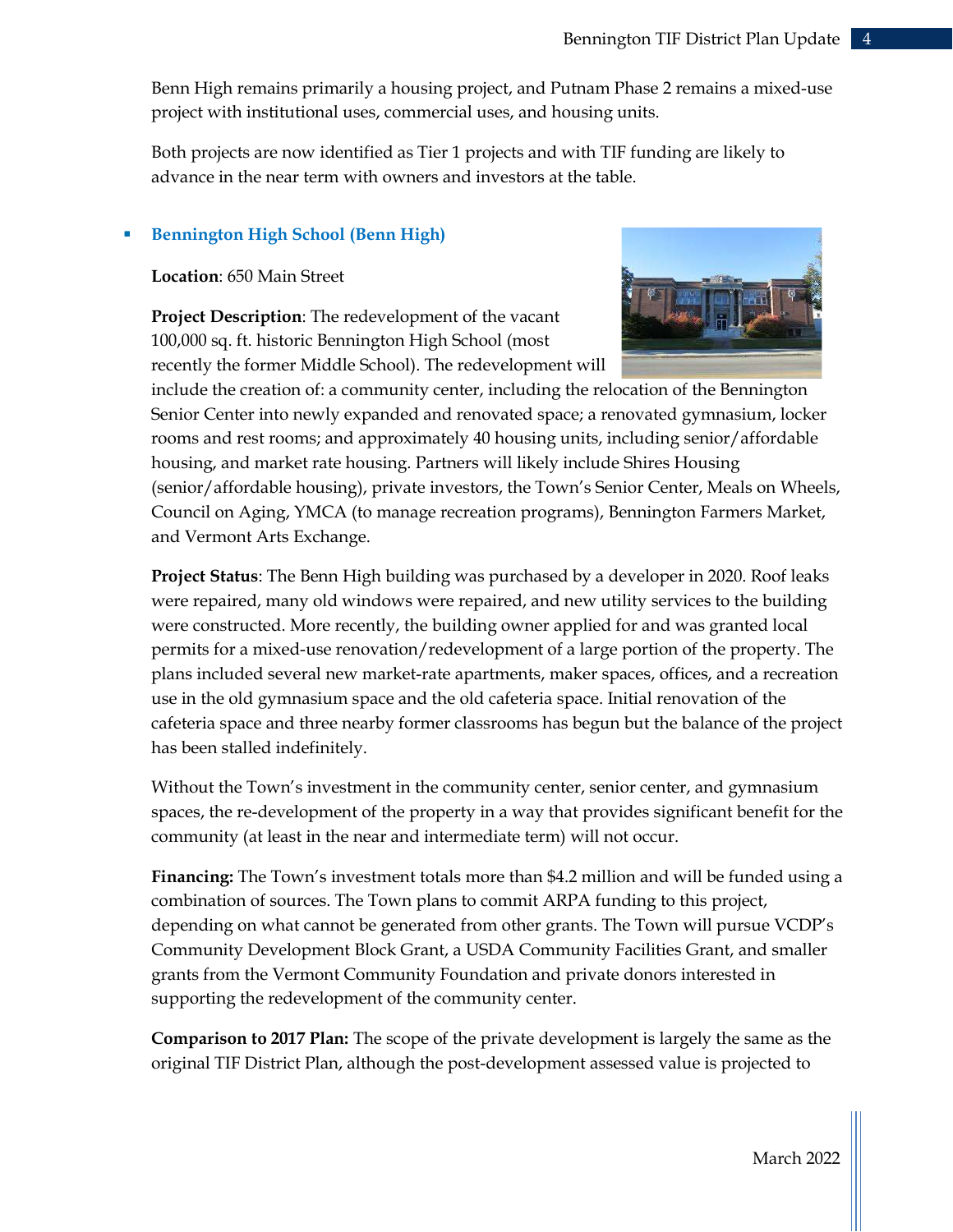have increased since the original estimates. The scope of the public investment is now much larger and focused on the civic and public facilities, however, instead of the parking and site improvements originally conceptualized. The investment of the Town in the facility itself as a tenant has a much more catalytic impact as a partner.

#### Putnam Phase 2

Location: East of intersection of Washington Avenue and Main Street (adjacent to Putnam Phase 1) – western portion of Putnam Block.

Project Description: Mixed-use redevelopment (new multi-story building and site improvements) anchored by



Southwestern Vermont Health Care (SVHC). The project would include clinical office space, small liner retail spaces on the first floor, and forty-nine units of housing. Municipal involvement funded by a TIF bond will include upgrades to Washington Avenue and West Main Street, on-site parking lot improvements and assumption of the entire parking lot as a municipal asset. In addition to direct benefit to the Putnam Block, the surrounding properties that front on Washington Avenue and Franklin Lane (included in the TIF District) will benefit from the streetscape improvements, and the entire TIF District will benefit from the increased parking stock.

Project Status: Planning and feasibility assessment is nearly complete. Immediate next steps involve the identification of funding sources, including New Market Tax Credits. As was the case with Putnam Phase 1, multiple funding sources will be necessary to make Putnam Phase 2 a reality. Without municipal involvement, including TIF funding for infrastructure improvements essential to Phase 2, the project will not proceed.

Financing: The Town's components will be just one of many partners and funding sources to bring this project to completion.

Comparison to 2017 Plan: The previous plans for Putnam 2 included two buildings, a few different anchor tenants, and forty-five housing units. The slight scaling down of this project results in a lower post-development value than originally estimated. The Town's infrastructure investments will include the same types of improvements as the original TIF District Plan, but at a slightly smaller scale as well.

#### Tier 2

One of the Tier 1 projects from the original TIF District Plan has been recategorized as a Tier 2 project, given that there is not an active engagement with the property owner at the present time. There are no changes to the scope or cost estimates proposed at this time, given that this at a more conceptual stage. Only the timing for this has been updated (called out in the highlights below).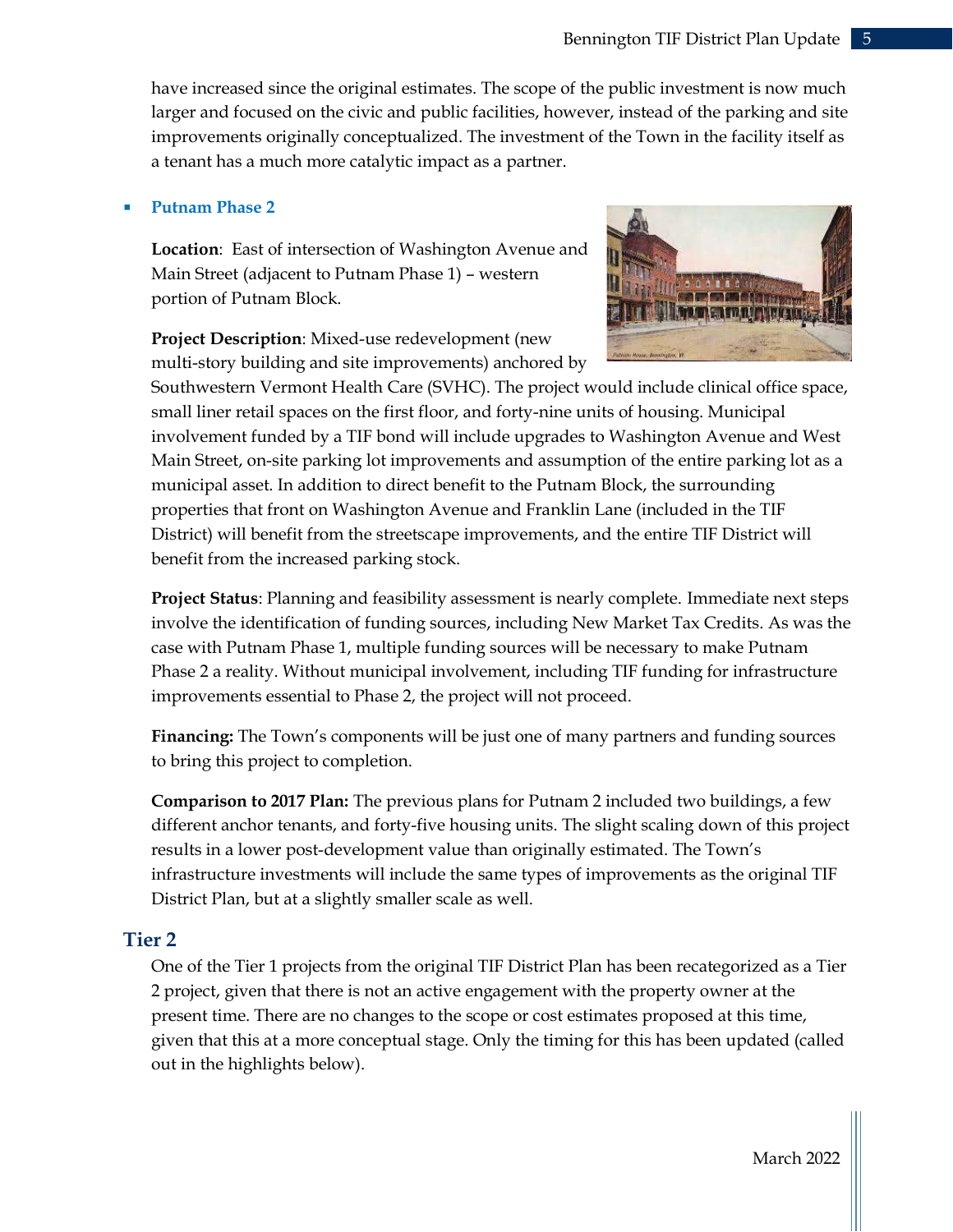#### Catamount School, North Street



The historic 19<sup>th</sup> century former St. Francis Academy, a fourstory former educational building most recently referred to as the Catamount School, stands prominently on North Street adjacent to the Walloomsac River. Plans call for 20 one- and two-bedroom market rate apartments. The project would include interior renovations, exterior restoration of the intact

historic architecture, and site improvements. The building sits back from the street (the former playground), affording the opportunity for on-street downtown greenspace and parking for tenants.

Uses: New Rental Housing (20 Units) in Brookside (North Street) Building. Current Assessment: \$385,900. Post Development Assessment: \$1,280,200 Completion Date: 2026

Public Infrastructure: Acquisition of a portion of the property, construction of public parking lot, public park/green space, storm water improvements, and driveway, and installation of lighting.

Other Revenue/status: Possible Downtown Transportation Fund Grant Estimated Cost: \$150,000

#### Tier 3

Two of the projects identified in the 2017 TIF District Plan could still become real projects, especially with the development of the Tier 1 and 2 projects above. Because the Town is not in active engagement with these property owners and there are no known developers working on these yet, they are still considered Tier 3 projects.

#### Old Drysdale Building



Renovation of this mostly vacant three story historic building at the corner of North and River Streets to accommodate upper story offices and/or apartments.

Uses: First Floor Retail or Office; 2nd and 3rd floor Apartments (6-8 units) (Building Currently mostly Vacant)

 Current Assessment: \$257,200 Post Development Assessment: \$577,500 Completion Date: 2026

Public Infrastructure: See Catamount public parking and associated improvements above.

#### 120 Depot Street

Redevelopment of aging strip-mall property by demolishing existing structures and constructing a multi-story mixed use building.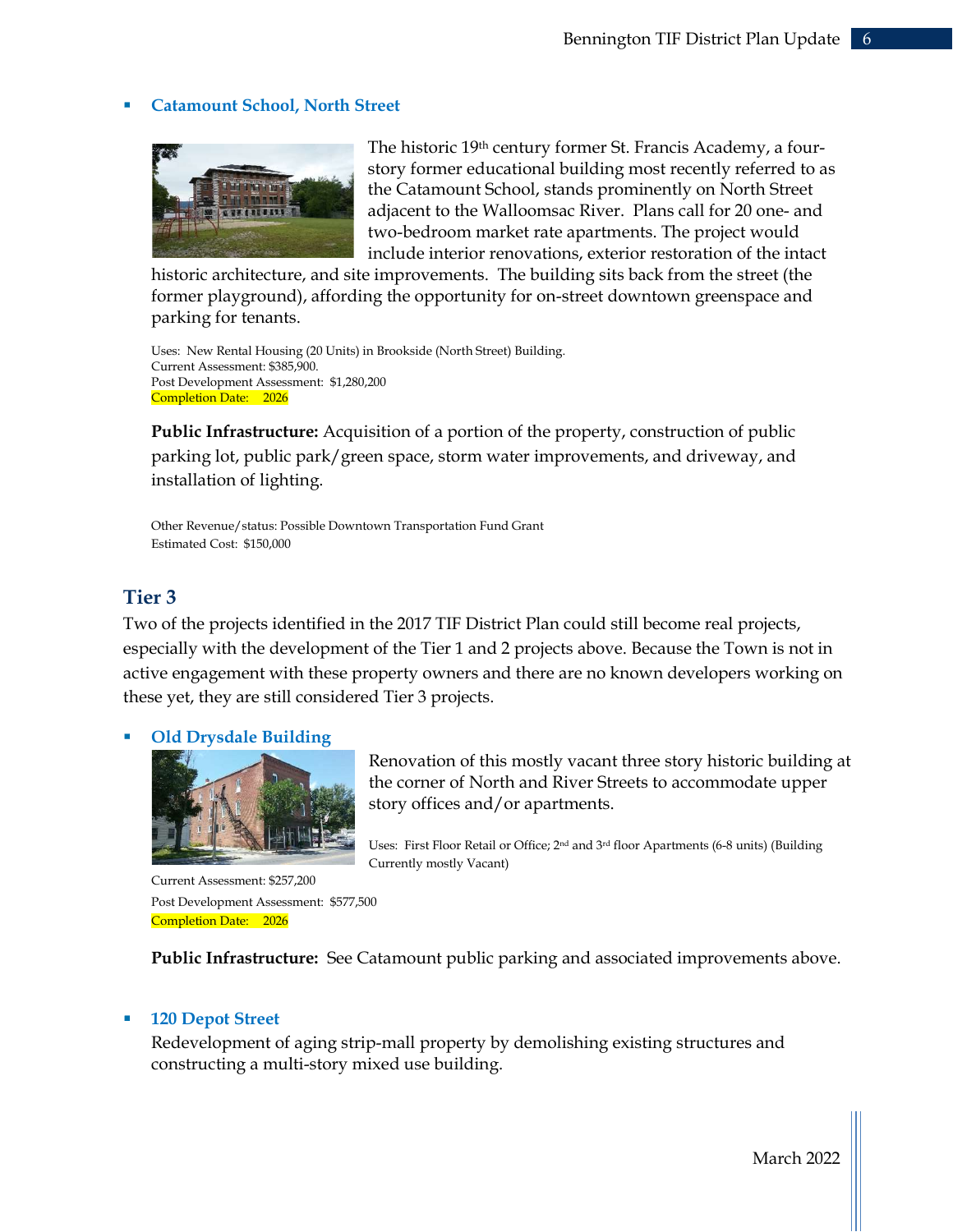Uses: Multi Story Mixed Use Buildings(s) – Currently Single-Story Plaza Current Assessment: \$920,100. Post Development Assessment: \$2,713,800 Completion Date: 2026

#### Public Infrastructure:

120 Depot Street: Installation of new water main to serve new multi-story development (fireflow for sprinklers). Reconstruction of Depot Street Bridge. Streetscape improvements between Main Street and River Street (planters, benches, trash/recycling barrels, trees/landscaping, wayfinding signs, accommodations for cyclists). Driveway/circulation improvements at 120 Depot.

Other Revenue/status: Possible Downtown Transportation Fund Grant, VTRANS Structures Grant (Bridge) - \$280,000 (80% of \$350,000 estimated to reconstruct Depot Street Bridge) Estimated Cost: \$680,000

Bennington Station Parking Lot: Improvements to public parking lot (resurfacing, landscaping, lighting).

Other Revenue/status: Possible VTRANS Transportation Alternatives Grant, possible Downtown Transportation Fund Grant - \$75,000 Estimated Cost: \$290,000

# **Criteria**

#### o Nexus & Proportionality

All public investments have direct nexus and 100% proportionality to the five private development projects identified in this update. The Tier 1 infrastructure pieces have been specifically designed in the public-private partnerships being developed with each property development team. Without these components from the Town, these projects would not be able to proceed or would be significantly less robust in their contributions to the community. The Tier 2 and 3 projects have been identified as the critical hurdle to these properties developing. This is consistent with the original TIF District Plan determination.

#### o Market Viability

For the Tier 1 projects, all possible private partners are at the table with the Town in the planning and execution of these projects. The Town will continue to work throughout 2022 to form development agreements and begin permitting and design for infrastructure to be ready for a bond vote in 2023.